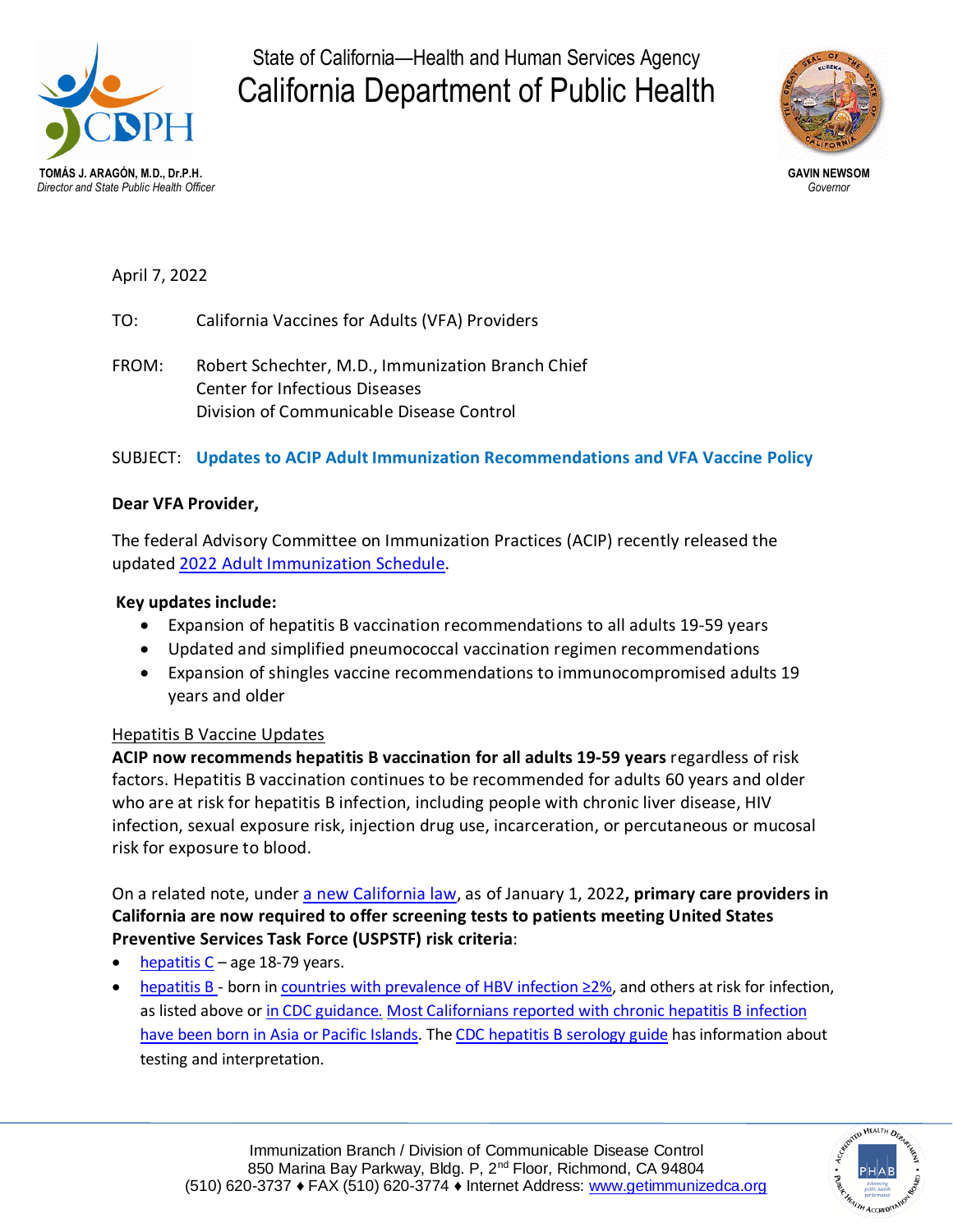Updates to VFA Adult Vaccine Policy April 7, 2022 Page 2 of 3

Patients whose testing indicates hepatitis B or C infection should be referred for follow-up care with their primary care provider or a liver specialist. Those who test negative for hepatitis B and have not been previously vaccinated should be offered hepatitis B vaccination. More detailed information about the new law is available in a CDPH letter from [3/22/22.](https://www.cdph.ca.gov/Programs/CID/DCDC/CDPH%20Document%20Library/AB789_Dear-Colleague-Letter.pdf)

The 2022 Adult Immunization Schedule describes [hepatitis](https://www.cdc.gov/vaccines/schedules/hcp/imz/adult.html#note-hepb) B vaccine options. VFA will continue to offer Engerix-B and HEPLISAV-B hepatitis B vaccines for eligible adults.

# **Pneumococcal Vaccination Updates**

**ACIP recommends newer [pneumococcal](https://www.cdc.gov/mmwr/volumes/71/wr/mm7104a1.htm) vaccines, PCV20 and PCV15**, instead of PCV13 and has **[simplified](https://www.cdc.gov/mmwr/volumes/71/wr/mm7104a1.htm) eligibility criteria** for people 65 years and older and people 18-64 with certain medical [conditions](https://www.cdc.gov/mmwr/volumes/71/wr/mm7104a1.htm#T1_down) or risk factors. A CDPH job aid [updates](https://eziz.org/assets/docs/IMM-1152.pdf) these options, that include:

| <b>Vaccination Status</b>    | Option 1           | <b>Option 2</b>                                   |
|------------------------------|--------------------|---------------------------------------------------|
| No prior history of          | PCV <sub>20</sub>  | PCV15 followed by PPSV23 at least 1 year later.   |
| pneumococcal vaccine or      |                    | People with a history of immunocompromising       |
| unknown vaccination history  |                    | conditions, cerebrospinal fluid leak, or cochlear |
|                              |                    | implant may benefit from an 8 week interval.      |
| Prior receipt of PPSV23 more | PCV <sub>20</sub>  | PCV15                                             |
| than 1 year ago              |                    |                                                   |
| Prior receipt of PCV13 more  | PPSV <sub>23</sub> | PCV20 (if PPSV23 not available)                   |
| than 1 year ago              |                    |                                                   |

Conjugate Vaccine (PCV) and Polysaccharide Vaccine (PPSV) Availability through VFA

**PCV20 (Prevnar 20™, Pfizer)**: VFA is now offering 10-packs of single dose syringes of PCV20 during the quarterly ordering period closing on April 21, 2022.

**PCV15 (Vaxneuvance™, Merck)**: VFA is not offering PCV15.

**PCV13 (Prevnar 13™)**: VFA is no longer offering PCV13. It is removed from the 317 Order Form.

- Under special federal permission to avoid wastage, your remaining inventory of PCV13 from VFA may be used for VFC-eligible children at your clinics.
- As previously, under federal contractual requirements, **all other VFA vaccines besides PCV13 may only be used for adults.**
- Report any usage on pediatric populations and on-hand inventory of PCV13 with your Pediatric VFC PCV13 order. If you plan to use VFA PCV13 doses for VFC-eligible children, transfer your PCV13 doses from your VFA account to your VFC account as follows:
	- $\circ$  Add a note in the comment section of your VFC order listing the VFA PCV13 doses you would like to transfer.
	- $\circ$  Include the lot number(s), expiration date(s), and total amount of VFA PCV13 doses you would like to transfer in the on-hand inventory fields of your VFC order.

**PPSV23 (Pneumovax®23):** VFA is still offering limited doses of PPSV23 for adults who previously received PCV13.